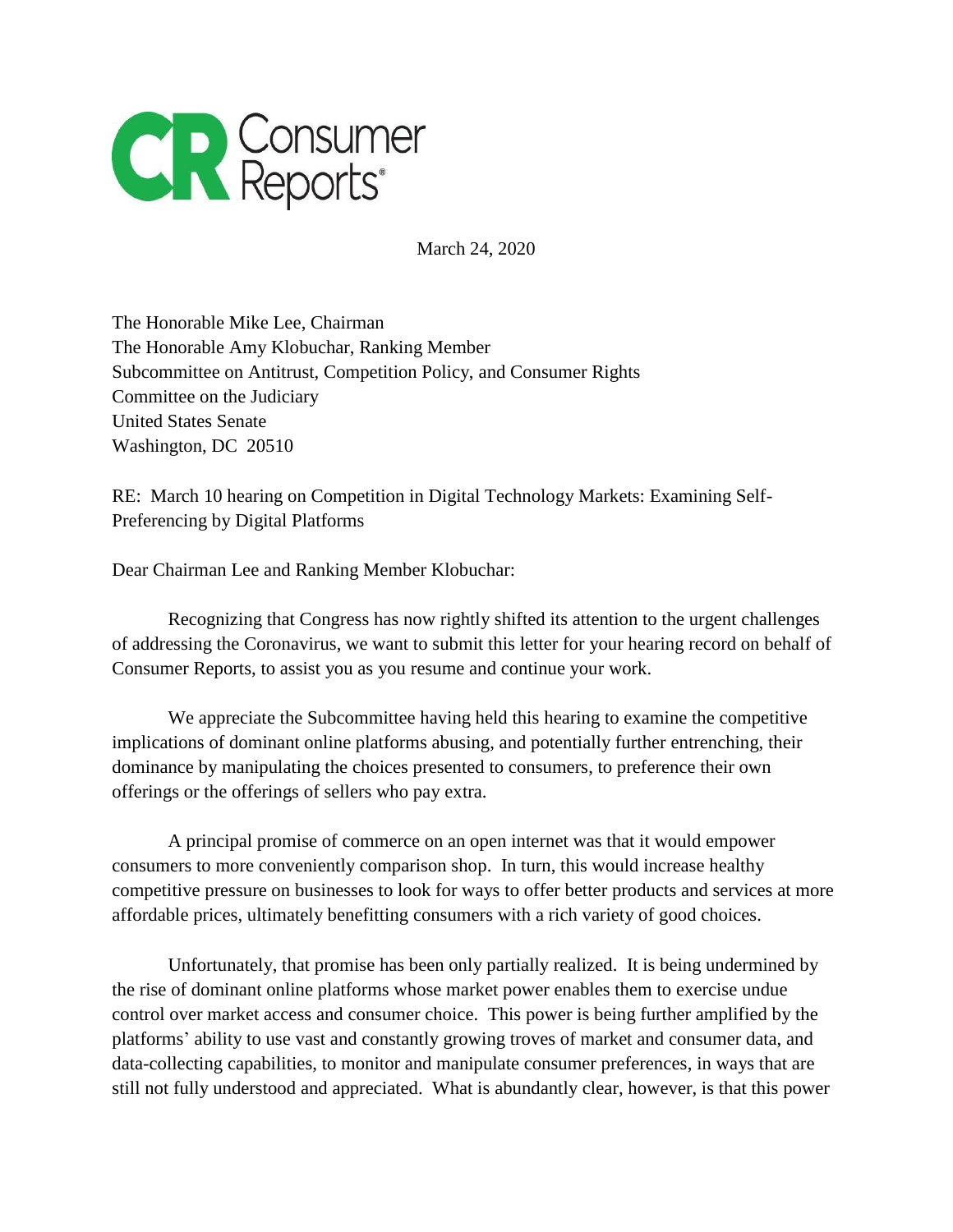threatens the ability of the marketplace to work for consumers, and for those who seek to reach them.

A dominant platform can use the data it amasses, regarding private commercial interactions that pass through its platform, to target discriminatory favoritism among sellers, advertisers, or information providers who use the platform to reach consumers, or to tailor new product and service offerings of its own to take profitable business identified in the data, even to target a seller's customers. And the data amassed can further solidify the platform's dominance, by creating formidable barriers to entry by would-be competitors, while intensifying its ability to monitor and manipulate – and monetize – our personal interactions as consumers, and as citizens.

Sound and vigorous antitrust enforcement will be key to addressing these concerns. Congress is also appropriately considering legislation to better ensure that antitrust enforcers are well-equipped. In addition to calling for strengthened funding, we are supporting the following bills:

- S. 3426, the Anticompetitive Exclusionary Conduct Prevention Act, introduced by Senators Klobuchar, Blumenthal, and Booker, to strengthen the ability of the antitrust laws to reach this anticompetitive exclusionary conduct before the violator achieves a full monopoly;
- S. 2237, the Monopolization Deterrence Act, introduced by Senators Klobuchar and Blumenthal, to authorize the Justice Department and the FTC to impose civil penalties for unlawful monopolizing;
- S. 1937, the Merger Filing Fee Modernization Act, introduced by Senators Klobuchar and Grassley, to strengthen antitrust enforcement resources by increasing pre-merger filing fees for giant mergers; and
- S. 307, the Consolidation Prevention and Competition Promotion Act, introduced by Senators Klobuchar, Markey, Blumenthal, Booker, and Gillibrand, to strengthen merger enforcement by shifting the burden of proof for extremely large mergers.

These measured proposals address our antitrust laws more broadly than just with respect to the online marketplace; but all of them would materially improve antitrust enforcement capabilities specifically in this challenging area.

And more will likely be needed beyond these steps. Ultimately, we may need a more comprehensive restructuring of the online marketplace, in order to make it more open to new competition, as Congress undertook for the telecommunications marketplace 25 years ago.